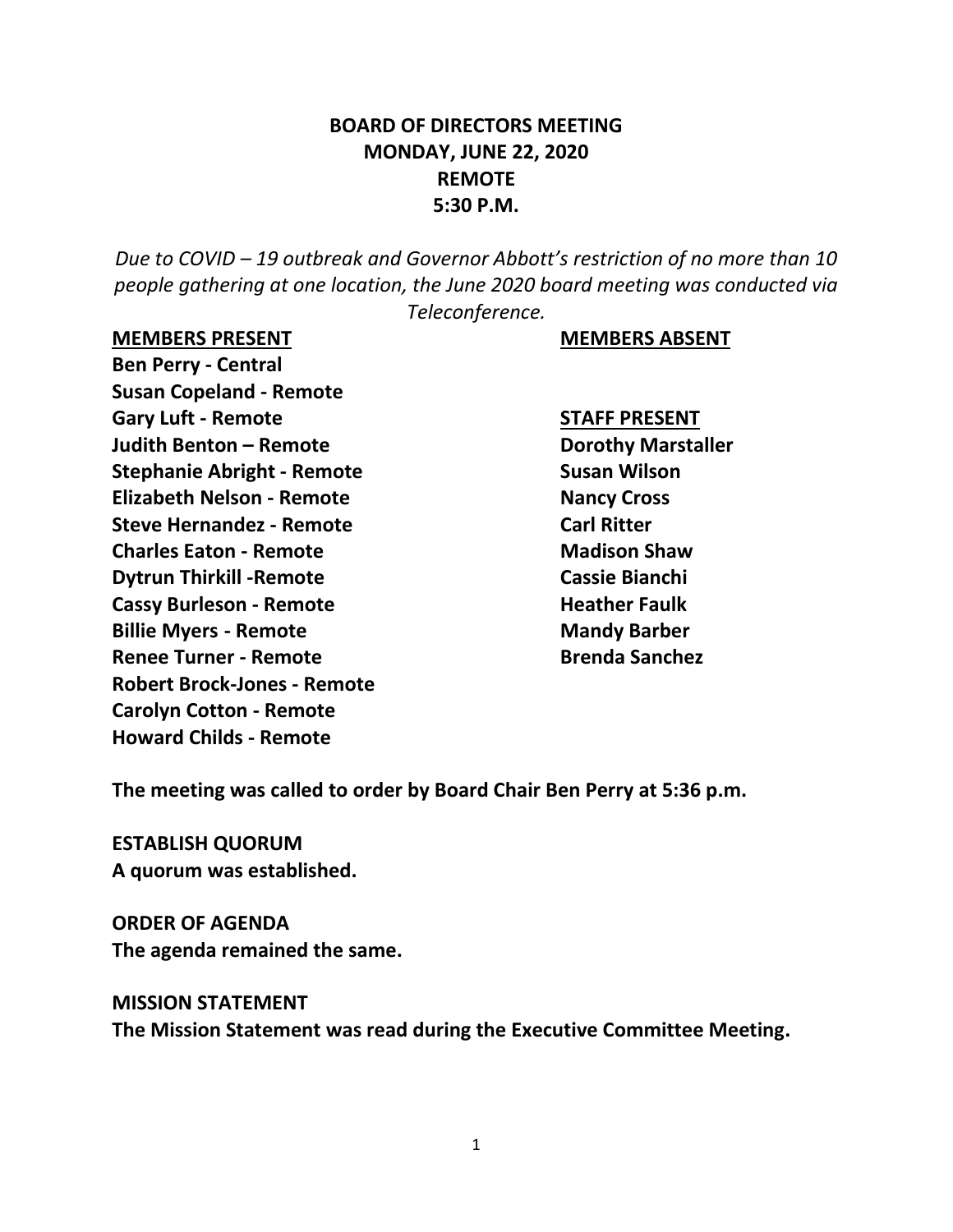# **PUBLIC COMMENTS**

**There were none.**

#### **CONSENT AGENDA ITEMS**

**The Executive Committee recommends approval of the following consent agenda items; May 26, 2020 Executive Committee Meeting Minutes, May 26, 2020 Board of Directors Meeting Minutes, Financial Report – May 2020, Community Service Monthly Report – April & May 2020, WAP Board Update – June 2020, HS/EHS Director Report – May 2020, all in favor, motion carries unanimously.**

# **EOAC 2020-2025 Strategic Plan**

**Dorothy Marstaller explained the agency will be submitting the Strategic Plan soon. She met with committees, employees, and board members to complete the Strategic Plan and the plan is connected to the Community Needs Assessment.** 

**The Executive Committee recommends approval of the EOAC 2020-2025 Strategic Plan, all in favor, motion carries unanimously.**

# **Community Action Plan**

**Dorothy Marstaller explained the Community Action Plan is an annual report that addresses the needs of the clients and is apart of the Strategic Plan. Dorothy also thanked Robert Kunze for his hard work on preparing this report. The Executive Committee recommends approval of the Community Action Plan as presented, all in favor, motion carries unanimously.**

# **MOU- ATDS Truck Driving School**

**Mandy Barber explained to the Board of Directors that a lawyer has reviewed the MOUs for EOAC and has made some additions. Mandy asked the Board of Directors to review and approve the template to be used for all future MOUs. Dorothy Marstaller added the lawyer addressed the legal and financial liability. The ATDS Truck Driving School MOU would be for our Transition Out of Poverty (TOP) clients.** 

**The Executive Committee recommends approval of the MOU-ATDS Truck Driving School, all in favor, motion carries unanimously.**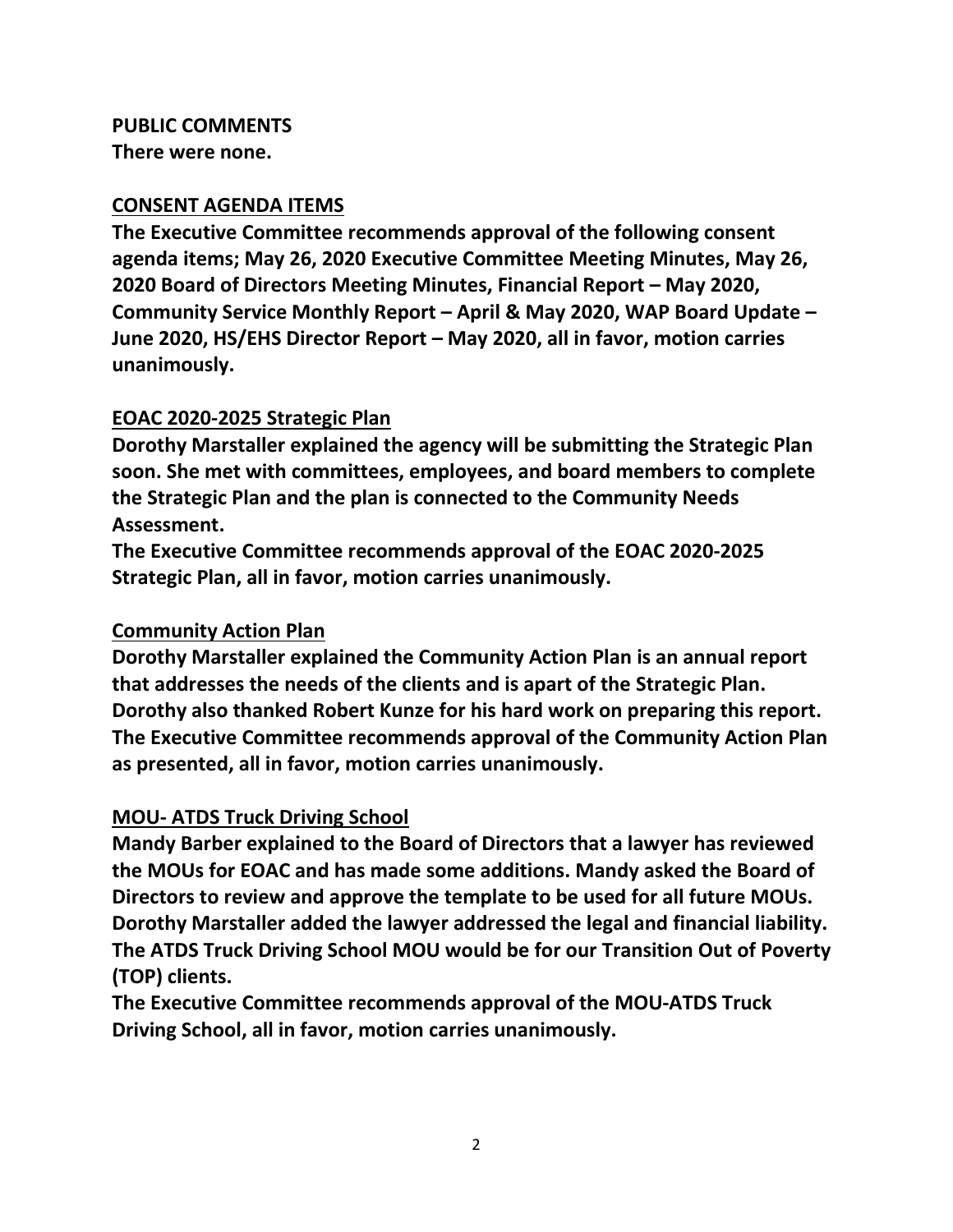# **EOAC Indirect Cost Rate – Estimated Funds**

**Cassie Bianchi explained this is a report item and no action is necessary. Cassie walked the Board of Directors through the Indirect Cost Rate report. Cassie explained this a forecast and what is expected to be spent over the next year.**

#### **Approve Operation Manager Job Description**

**Heather Shelton-Faulk explained there is a need for a second level supervisor in the Community Services Department. This job description was originally for the Quality Assurance position, which has been vacant for a month. The only changes made was the Operations and Supervisory roles. There are no changes to the salary, so this job has already been incorporated into the budget. The Executive Committee recommends approval of the Operation Manager Job Description, all in favor, motion carries unanimously.** 

# **HS/EHS Education Manager Job Description**

**Heather Shelton-Faulk explained this job description was originally for the Education and Disabilities Manager, but it was determined that position had too many responsibilities that were being shared with other current positions within Head Start.**

**Susan Wilson explained this position was previously responsible for the Education and Disabilities as well as supervising the Site Managers. Based on the history and vacancy of this position, there has been very high turnover. Susan and Heather agreed the best way to prevent turnover is to separate these roles.** 

**The Executive Committee recommends approval of the HS/EHS Education Manager Job Description, all in favor, motion carries unanimously.** 

# **HS/EHS Operating Calendar**

**Susan Wilson explained this calendar was presented to the Policy Council with the understanding the start date is tentative due to COVID-19. The calendar has the start date as August 18,2020. The calendar matches the Waco ISD calendar schedule.**

**The Executive Committee recommends approval of the HS/EHS Operating Calendar 2020-2021, all in favor, motion carries unanimously.**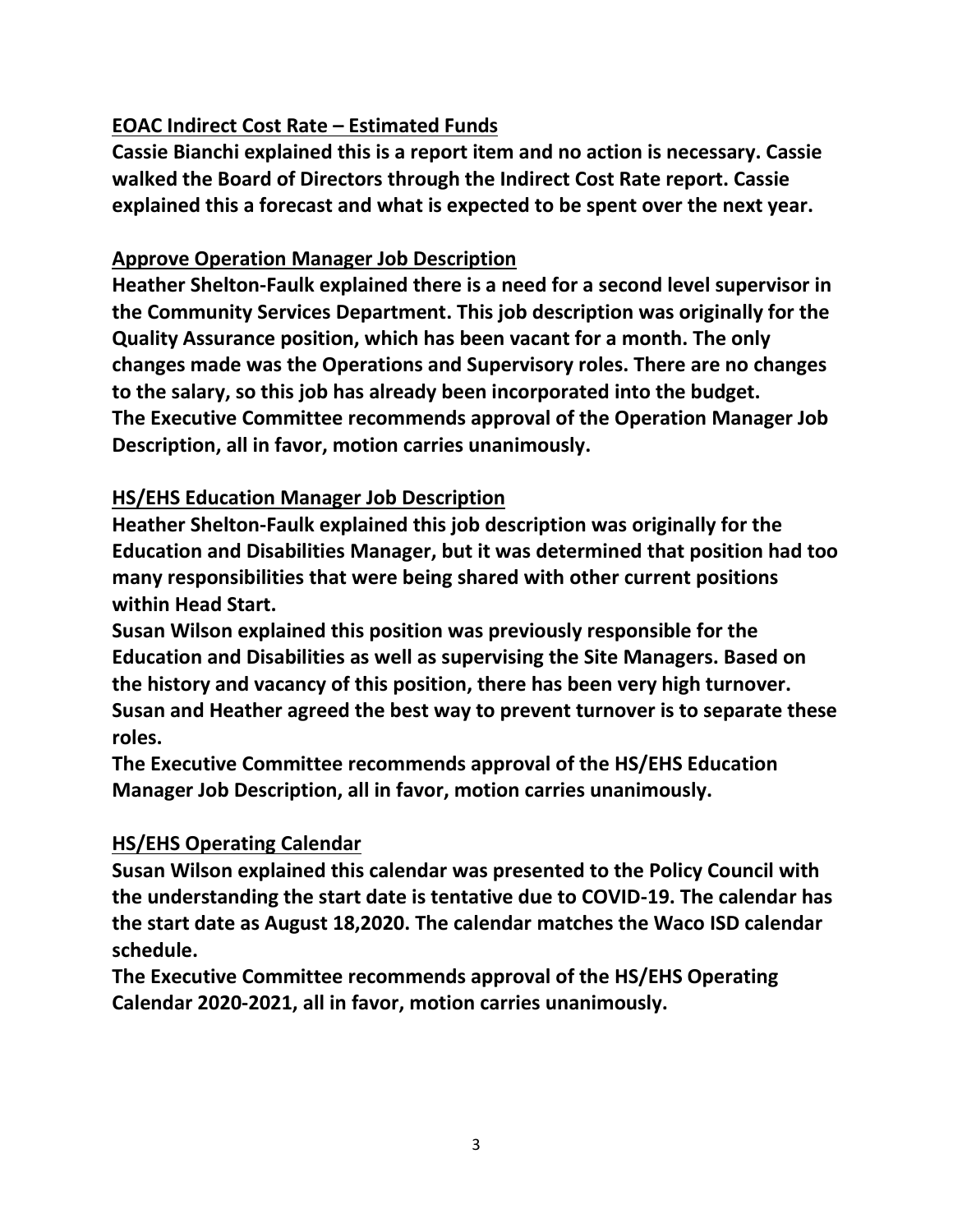#### **HS/EHS Community Assessment – Update**

**Susan Wilson explained the Office of Head Start (OHS) requires a Community Assessment Report every 5 years. The last Community Assessment Report was completed in 2018. This is a formality to explain Susan will start to reevaluate the Community Assessment.**

#### **HS/EHS Supplemental Funds – Update**

**Susan Wilson explained the OHS informed centers they could submit applications for Supplemental Funds as well as One Time Activities, which EOAC Head Start has applied for. Due to COVID-19, OHS has removed that process and now EOAC HS can submit one application based on funded enrollment. EOAC HS has applied for COVID funds. The total funds were \$821,685. EOAC Head Start has not received the funds yet but the application was submitted.** 

#### **HS/EHS ACF Grant Flexibility – COVID 19**

**Susan Wilson explained due to COVID-19, OHS has allowed several flexibilities to the grants. Susan addressed EOAC Head Start is aware of the flexibilities.** 

#### **Executive Director Report**

**Dorothy Marstaller reported the Community Services department is full of applications, the department has stopped accepting new applications for the time being, while the case managers process all the existing applicants. The number of people entering Central Office has been limiting and temperature checks are being done.** 

#### **Executive Director Evaluation**

**Heather Shelton-Faulk explained the Executive Director Evaluation most be done annually to stay in compliance with the CSBG Organization Standards. Ben Perry extended the deadline for the Executive Director Evaluation until the August Board Meeting. He instructed the Board of Directors to send their completed evaluations to Heather Shelton-Faulk.**

#### **Executive Session**

**The Executive Session is a standard agenda item and will appear on all governing board agendas.**